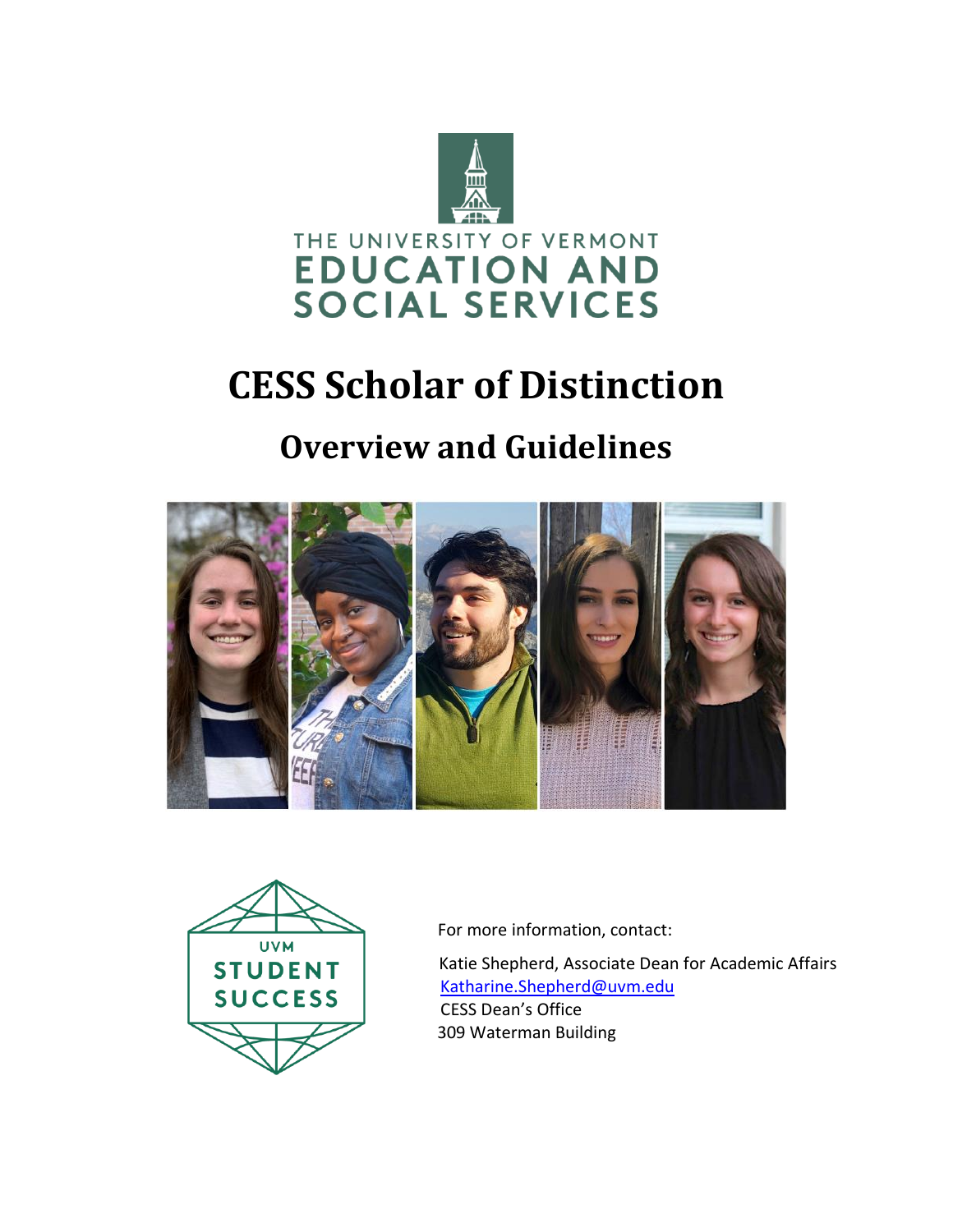# **College of Education and Social Services (CESS) Scholar of Distinction**

#### **Overview**

#### **Background and Purpose**

The Scholar of Distinction opportunity grew out of faculty and student interest in recognizing undergraduate student research conducted outside of the Honors College. Following review and approval by the CESS leadership team, Chairs, and faculty, the Scholar of Distinction mechanism was initiated in Fall, 2020. The "CESS Scholar of Distinction" provides CESS undergraduate students with an opportunity to conduct and defend a research project and have that distinction reflected on their academic transcript upon graduation. The research must be overseen by a CESS faculty member who has agreed to serve as the student's CESS research mentor.

The opportunity is intended to: 1) provide a way to document on a student's university transcript that they have completed the processes outlined in this document and achieved Scholar of Distinction status; 2) create a consistent college-wide approach to recognition of undergraduate research; 3) document the efforts of faculty who advise and mentor undergraduate students in their research; 4) advance opportunities for undergraduate research in CESS; and 5) provide options for students to present their work in ways that foster integrative learning, perspective taking, and knowledge creation in the context of our CESS mission and vision. These opportunities support the goals of the CESS 2022 Strategic Plan [https://www.uvm.edu/sites/default/files/media/CESS\\_Strategic\\_Plan.pdf](https://www.uvm.edu/sites/default/files/media/CESS_Strategic_Plan.pdf), the university's commitment to promoting high leverage practices for undergraduate students, and the commitments expressed in UVM's *Our Common Ground* [https://www.uvm.edu/president/our-common-ground.](https://www.uvm.edu/president/our-common-ground)

Participation is completely voluntary on the part of both students and faculty serving as research mentors. Although they have overlapping aims, the CESS Scholar of Distinction is not intended to replace the UVM Honors College experience. The name "CESS Scholar of Distinction" differentiates it from the "Honors College Scholar" designation awarded to qualifying Honors College (HCOL) students.

# **Eligibility**

To achieve recognition as a CESS Scholar of Distinction, a CESS undergraduate student will:

- Have Sophomore, Junior or Senior standing at the time of application;
- Identify a CESS research mentor who agrees to advise the student through the research process;
- Complete at least 6 credits of research-related course work or Independent Study;
- Develop a research proposal, carry out the work, and complete and submit a final Scholar of Distinction Project to a Scholar of Distinction Committee;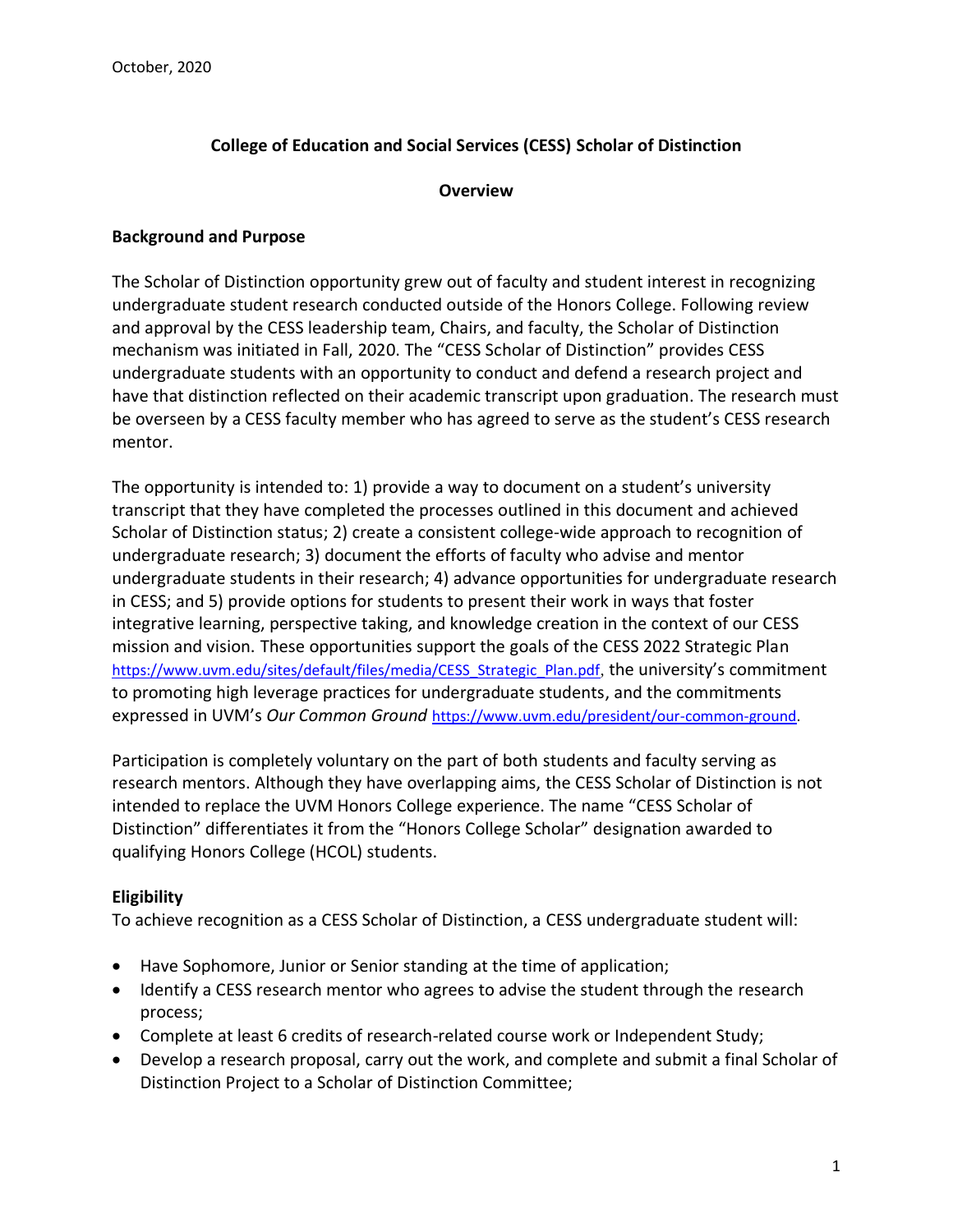- Successfully defend the Scholar of Distinction Project at an oral defense or as part of a presentation in an approved research venue; and
- Pending a positive evaluation of the final project and defense, receive a recommendation from the Scholar of Distinction Committee to be recognized as a Scholar of Distinction on the student's transcript.

Students actively enrolled in the Honors College are not eligible for the CESS Scholar of Distinction pathway as many aspects of these pathways are considered redundant with respect to student effort.

#### **Guidelines**

#### **Application, Proposal, and Defense Procedures**

- 1. The CESS undergraduate student initiates the process of becoming a Scholar of Distinction by discussing the option with their primary academic advisor and obtaining verbal commitment from a CESS research mentor who will guide them through the research process.
- 2. The student completes and submits the "Application to Undertake Work for CESS Scholar of Distinction" form *(Appendix A).* This form requires signatures of the student's academic advisor and research mentor, indicating their approval of the student's application and the research mentor's agreement to serve in this role.
- 3. The student works with their research mentor to develop a "Scholar of Distinction Plan" *(Appendix B).* The plan is designed to identify appropriate timelines for completion of at least 6 credits of approved course work and the Scholar of Distinction Project, taking into account additional demands in the student's major. It is the student's responsibility to manage these timelines and deadlines and to communicate with the research mentor regarding changes to the proposed timeline for completion of the research project.
- 4. With guidance from the research mentor, the student prepares a "Research Proposal" *(Appendix C)* to be approved by the research mentor as well as one other faculty member who will serve on the Scholar of Distinction Committee. If required, the research mentor will support the student in obtaining IRB approval prior to commencement of the research. If the student's research is to be conducted in conjunction with a larger research team, the research mentor will ensure that the student is listed as "Key Personnel" on the relevant IRB protocol.
- 5. Following completion of the research, the student presents a "Scholar of Distinction Project" *(Appendix D)* to the Scholar of Distinction Committee. This Committee is comprised of the research mentor and a second faculty member who is mutually acceptable to the student and research mentor. Ideally, the second faculty member will be outside of the student's major or from another college.
- 6. The final project may take the form of a written thesis or other approved format (e.g., creative work, applied work, curriculum, etc.) that embraces all aspects of the research/inquiry cycle. The project may be one that is completed independently by the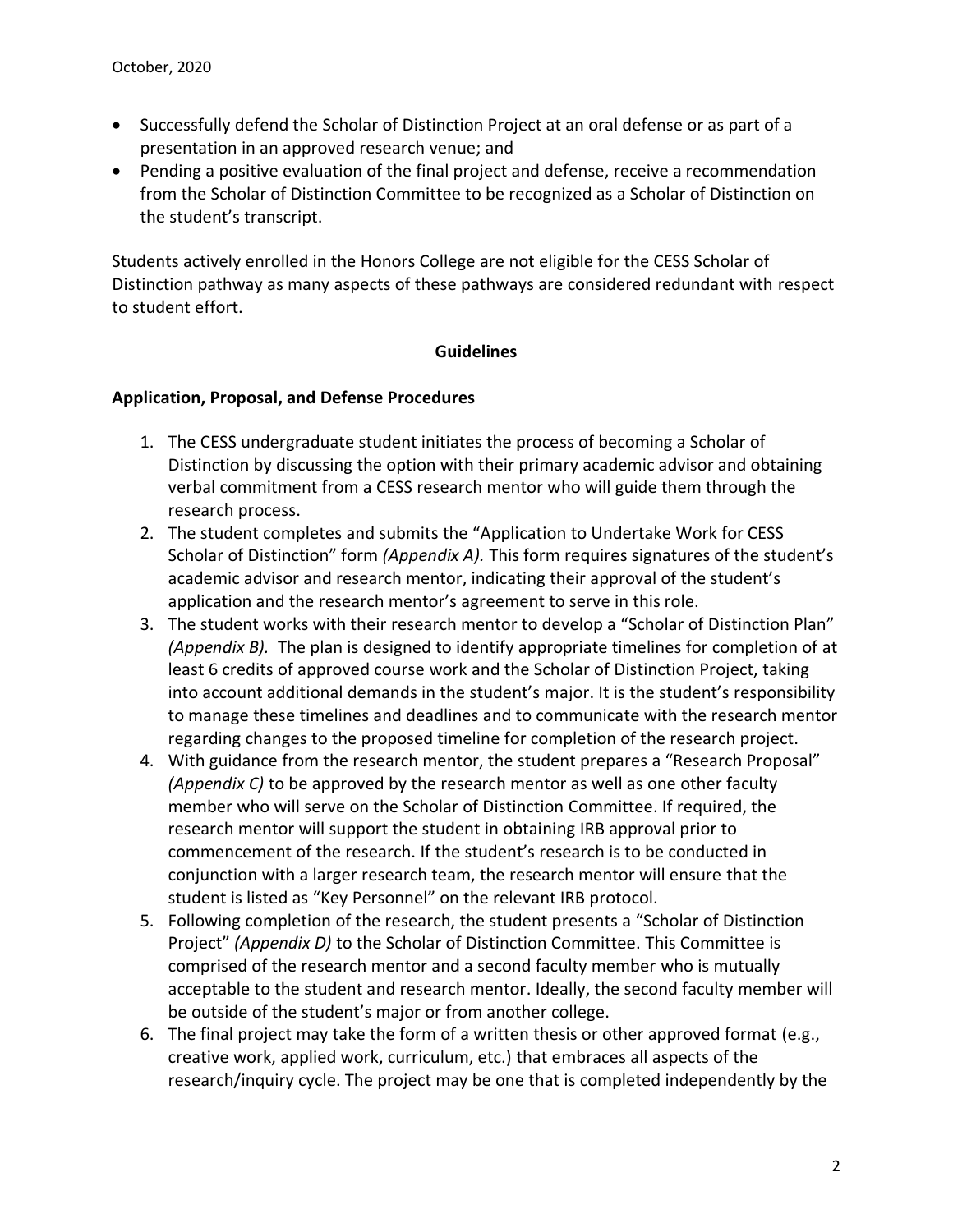student or in connection to a collaborative research team where the student makes a significant contribution to the research effort and final project.

**7.** The student presents the final project orally to the satisfaction of the Scholar of Distinction Committee *(Appendix E)*. Oral presentations may utilize a typical defense format or may be conducted in conjunction with the UVM Student Research Conference, CESS Scholarship Symposium, or other approved research venue.

# **Research Course Work**

Research-related course work may include research methods classes, applied research classes or approved Independent Study. Students must receive a B or better in order to include the course towards recognition as a Scholar of Distinction. Programs and/or Departments will approve courses to count towards this requirement, with a central list of all approved courses available through the Dean's Office. In the event that a research course is being taken concurrently with application to the Scholar of Distinction opportunity, the student will submit a letter from the course instructor indicating that the student is on track to complete the course with a B or better.

There are several possible approaches to course work that need to be discussed and agreed upon by student and their faculty mentor and academic advisor. One pathway is for the student to take an initial course focused on research methods, followed by a second course that is more directly focused on the student's research project (e.g., an approved Independent Study with the research mentor, the Individually Designed Major (IDM) capstone course, or other applied research course in which the instructor commits to supporting the research of students enrolled in the course). Other students and faculty mentors may decide that the project will be best carried out through 6 credits of Independent Study (approved by the faculty member's Chair) that embeds instruction in research methods into the design and implementation of the final project. Regardless of the chosen pathway, the student and research mentor will need to account for the time needed to propose the research, conduct data collection or other activities, and prepare findings for the final oral and written presentations.

# **Nature of the Research and Final Project**

A student pursuing the Scholar of Distinction recognition may carry out their work individually or as part of a research team led by the research mentor. Although final projects may take on a variety of forms, all projects need to reflect formulation and implementation of a research or inquiry cycle (e.g., identification of a topic, development of research questions, review of relevant literature, identification of research methods/inquiry practices, evidence of analysis, and presentation of key ideas or findings). *Appendices C and D* provide guidance for the development of the proposal and final project.

If the student's research is conducted as part of a faculty-led research team, the final project may reflect independent work conducted by the student within the larger team's efforts, or it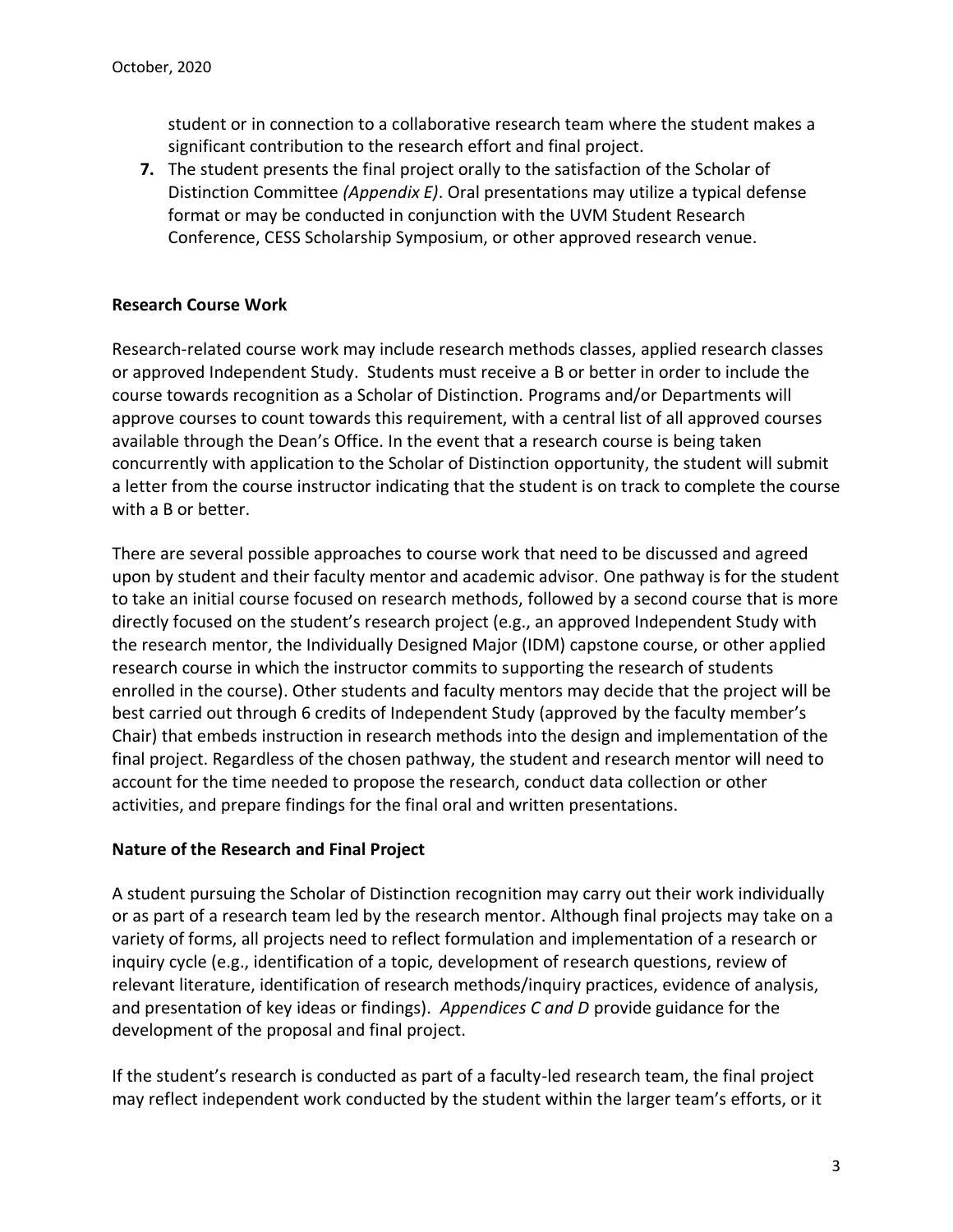may reflect culmination of the efforts and contributions of multiple team members (e.g., an article or conference presentation by multiple authors, including the student). This is permissible; however, in order to achieve recognition as a Scholar of Distinction, 1) the final project needs to include the research elements specified in *Appendix D*; 2) the student's presentation of the final project will need to include a statement of their substantive individual contribution to the overall project; and 3) the research mentor will be required to attest to student's level of contribution to the overall project. Additionally, the final project must be presented to the Scholar of Distinction Committee through an oral defense or other approved venue.

# **Role of Research Mentor**

The research mentor provides guidance in identification of the research topic and questions, preparation of the research proposal, data analysis, and creation of a final product and oral defense that meet the standards outlined in this document. As noted above, some of this guidance may be provided through an approved Independent Study with the research mentor. The mentor must be a full-time CESS faculty member at the rank of assistant professor or above whose areas of interest and expertise are aligned with the student's interests. The research mentor may be leading a research team that involves the student, or the mentor may advise the student on an independent, student-initiated project.

The CESS Dean's Office will maintain a list of CESS faculty who may be willing to serve as research mentors, including those who are engaged with research projects that could be accessed by CESS students from a variety of majors. Faculty members interested in serving as a research mentor must discuss workload implications with their Chair.

# **Written and Oral Defense**

The student and research mentor will identify one additional faculty member to serve on the student's Scholar of Distinction Committee. Ideally, the additional faculty member will be from outside the student's program or major. The second committee member may be from outside of CESS and may be of any rank. In general, the second faculty member's role will be to bring content or methodological expertise to the project and to assist in the evaluation of the final project and oral presentation.

The two faculty members will review the final research project, attend the oral presentation, and make a determination as to whether the student passes the defense, is required to resubmit with revisions, or does not pass the defense. See *Appendix D* for the Guideline for the Written Thesis/Research Project and Appendix E for the Evaluation of the Oral Defense.

The student's final project will be defended orally in one of three ways:

• Presentation to the student's Scholar of Distinction Committee;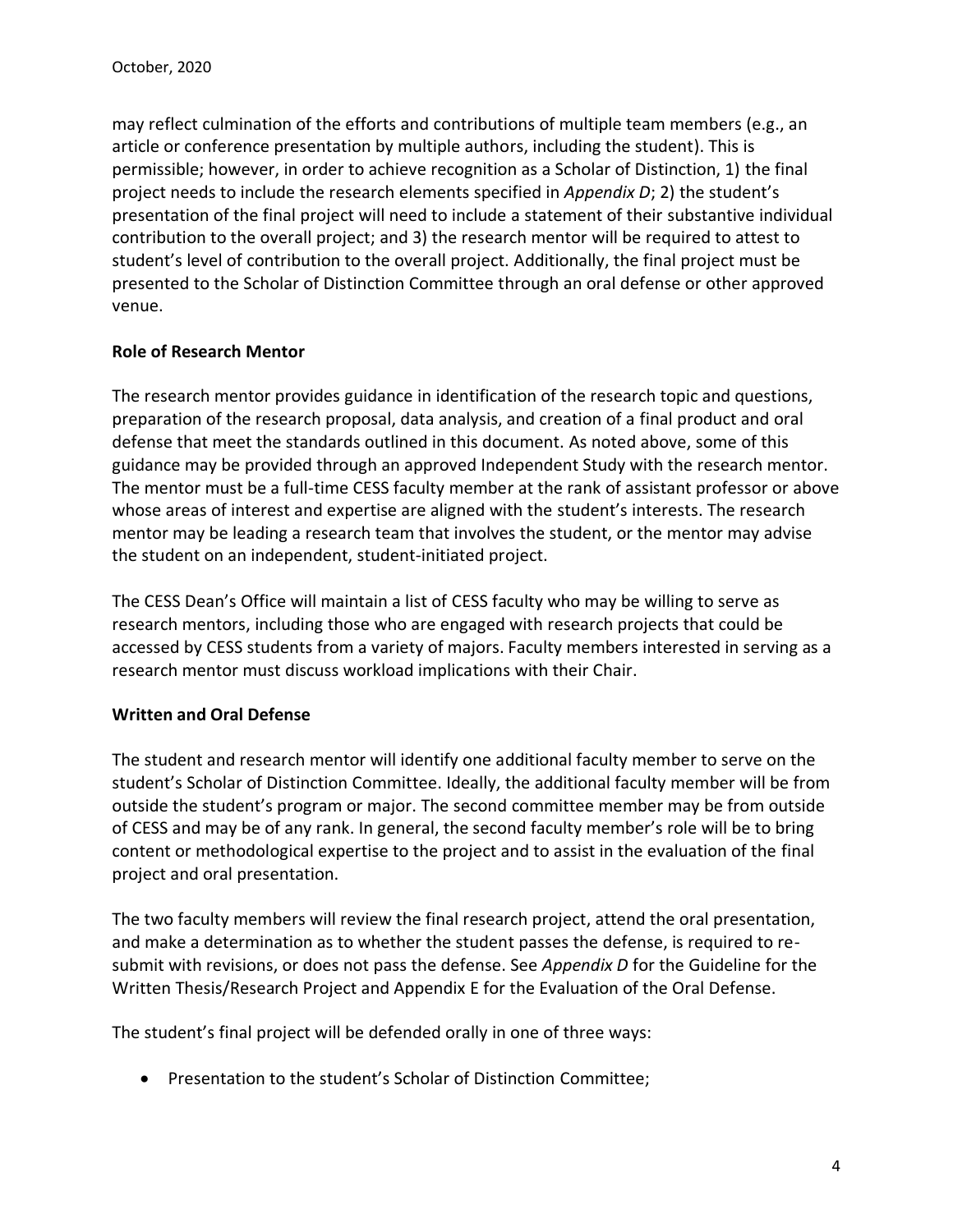- Presentation at the annual UVM Student Research Conference or other approved professional or research-focused conference, to be attended by the Scholar of Distinction Committee members; or
- Presentation at the CESS Research Symposium, to be attended by Scholar of Distinction Committee members.

At the conclusion of the Oral Defense, the Scholar of Distinction Committee will complete the evaluation form and makes one of the following determinations:

- o Student passes the defense at Scholar of Distinction level and is eligible to have the CESS Scholar of Distinction notation on their transcript.
- $\circ$  Student passes the defense at the Independent Study or course level (i.e., receives a passing grade for the Independent Study or other associated course, but does not receive recognition as CESS Scholar of Distinction).
- o Student does not pass at the Scholar of Distinction or Independent Study/course level.

In the rare event of a disagreement between the Scholar of Distinction Committee members regarding the determination, committee members are encouraged to consult the Associate Dean for Academic Affairs or another Dean's Office designate to serve as a "tie breaker."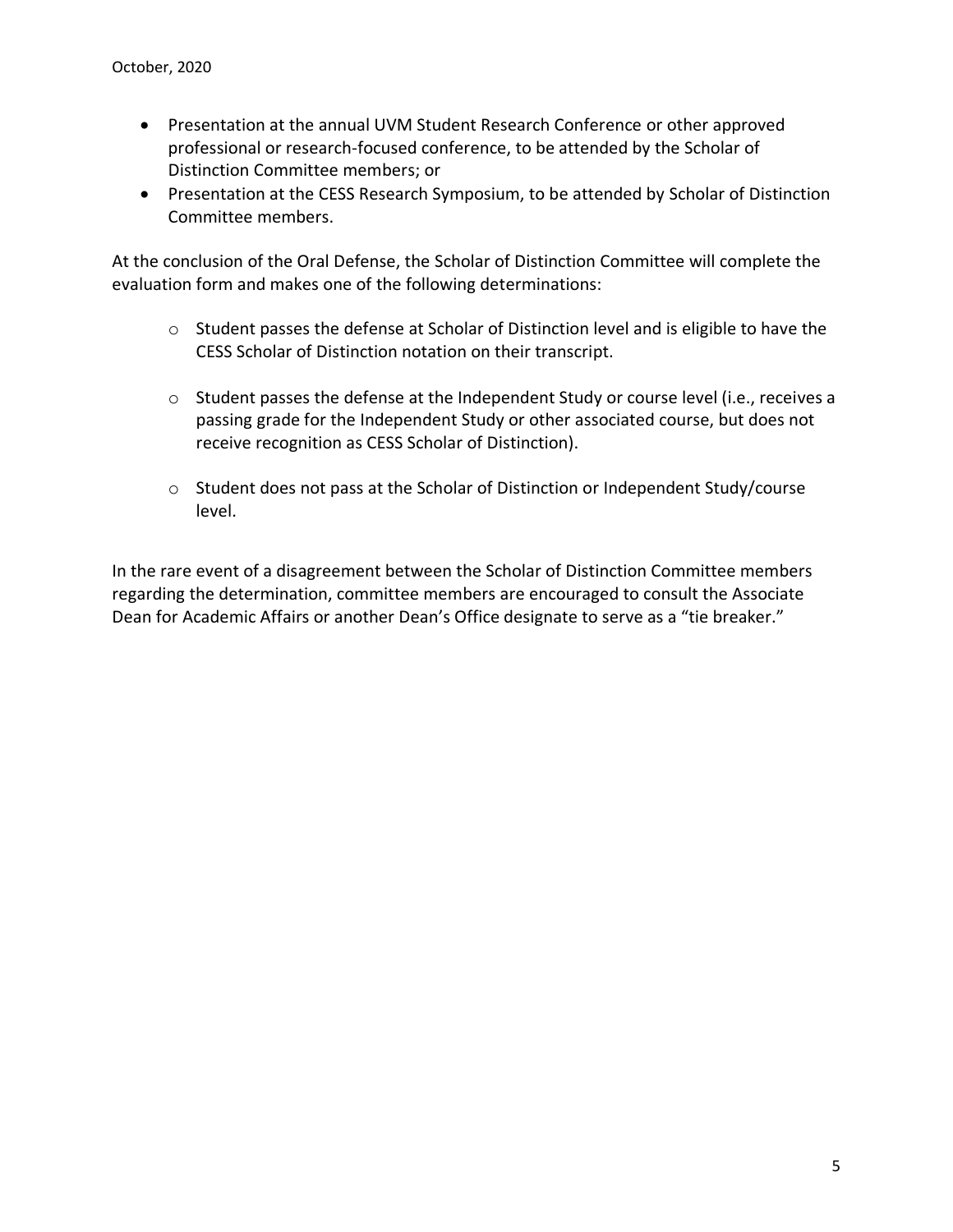**Appendix A**

**CESS Scholar of Distinction Application**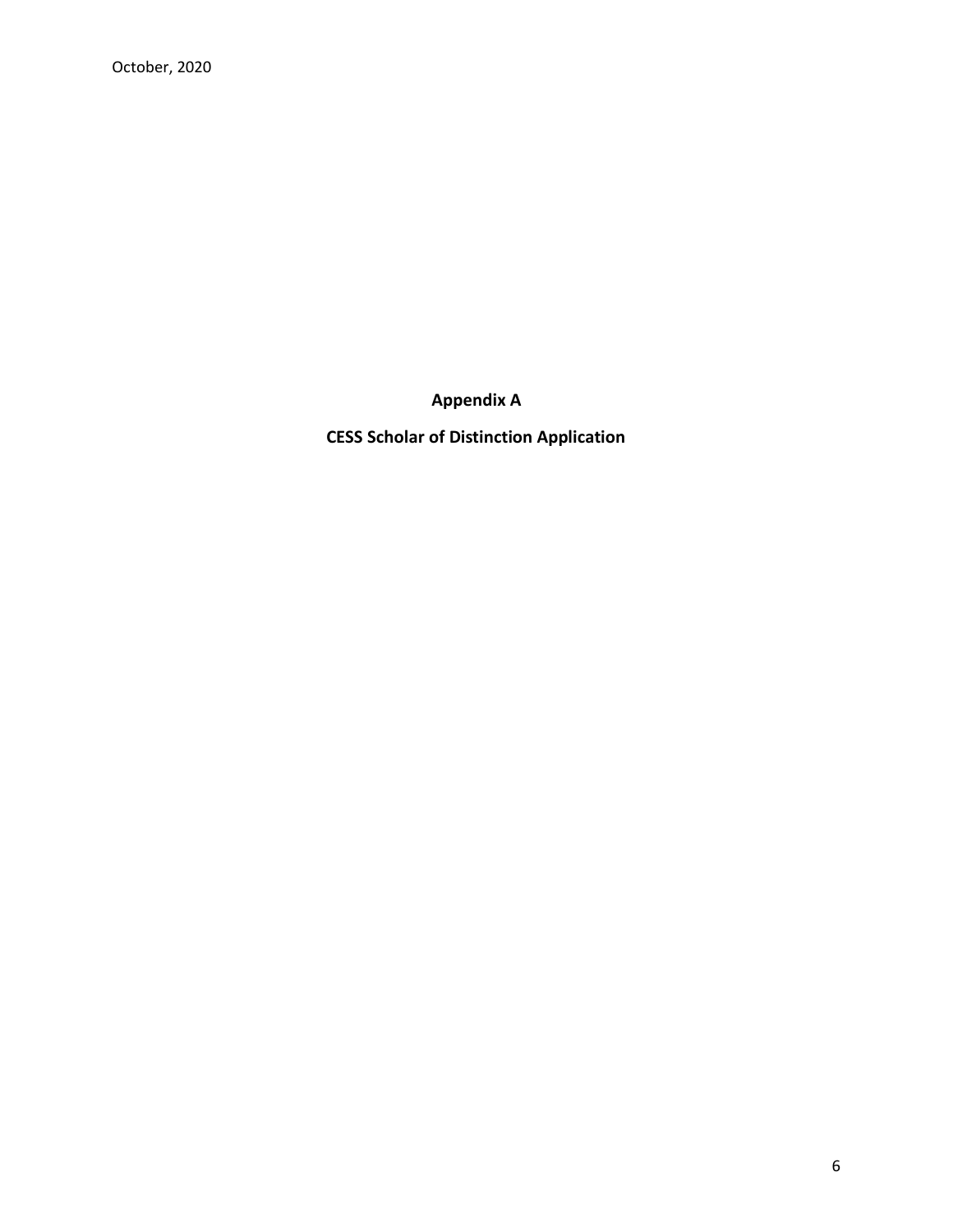# **Application to Undertake Work for CESS Scholar of Distinction recognition (***All fields are required)*

**Instructions:** All CESS Scholar of Distinction applications must be completed, signed, and submitted electronically to the research mentor, academic advisor, and CESS Associate Dean for Academic Affairs. The deadline for Spring semester applications is March 1. Fall applications are due by October 15. Application decisions will be emailed within 14 days of receipt of the application.

# **1. Applicant Information**

**Name: Email**: **Intended graduation date (month/year): Major: Minor: Certificate, if applicable: Department in which research project will be pursued**: **Research course(s) taken to date (if any) and grade(s) obtained:**

**Statement of interest** (Include your research topic and general plans for completing the research, including your plans to conduct the research independently or in conjunction with a research team):

**2. Research Mentor Information Name: Department: Email:**

# **3. CESS Academic Advisor Information**

**Name: Department: Email:**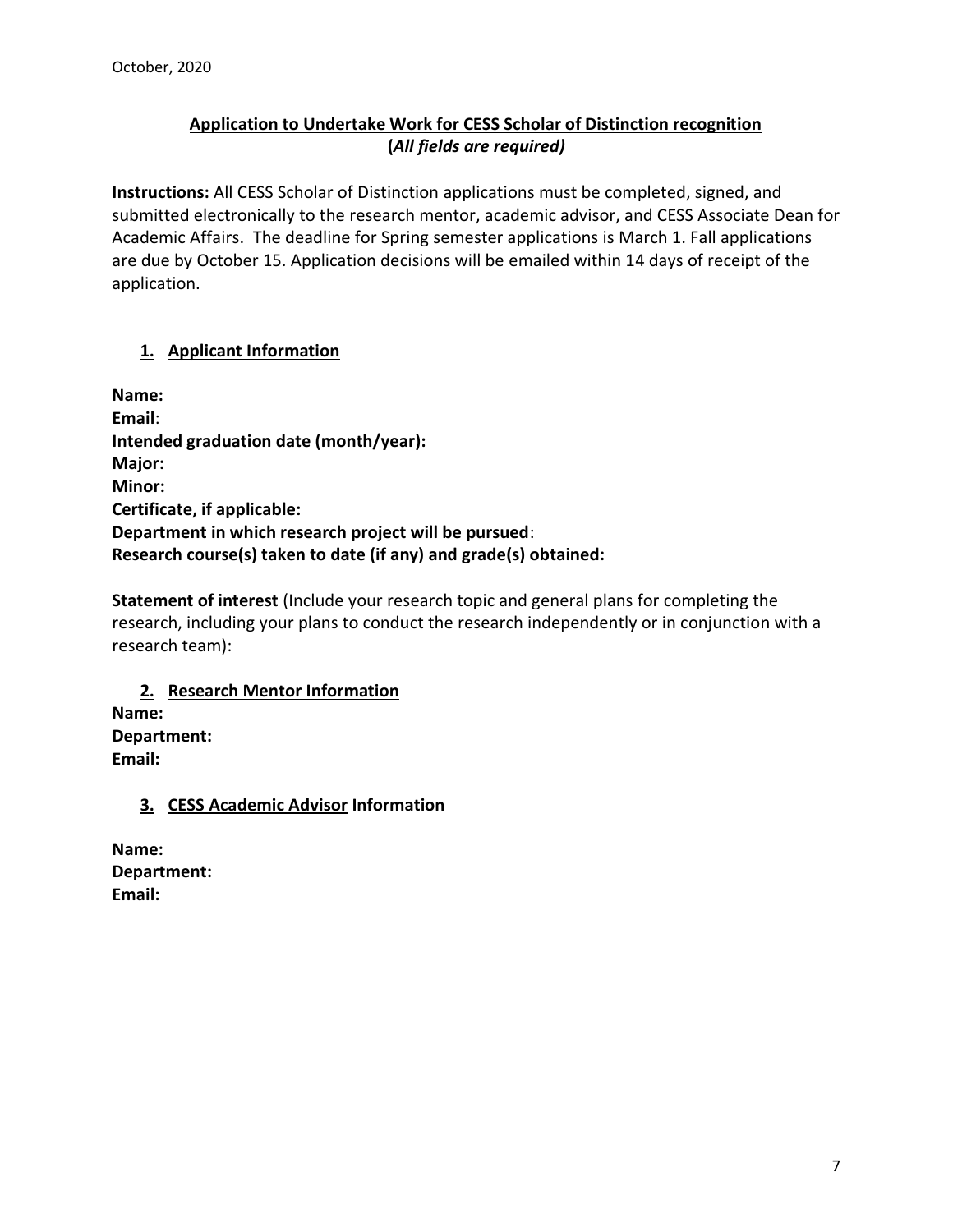# **4. Required Signatures:**

#### **Student**

By signing below, I agree to follow the procedures for receiving recognition as a CESS Scholar of Distinction and to observe all required procedures for conducting research, including obtaining IRB approval if the research involves human subjects.

Name: The contract of the contract of the contract of the contract of the contract of the contract of the contract of the contract of the contract of the contract of the contract of the contract of the contract of the cont

#### **Research Mentor**

By signing below, I indicate my commitment to serving as the research mentor and to working with the student to ensure that the procedures and requirements associated with recognition as a CESS Scholar of Distinction are followed, including required procedures for research involving human subjects as specified by the IRB.

Name: The contract of the contract of the Date:  $\Box$  Date:  $\Box$  Date:  $\Box$ 

# **Academic Advisor**

By signing below, I indicate my approval of this student's application to the Scholar of Distinction opportunity and agree to advise the student in reviewing timelines and selecting relevant courses and/or independent studies.

Name: The contract of the contract of the contract of the contract of the contract of the contract of the contract of the contract of the contract of the contract of the contract of the contract of the contract of the cont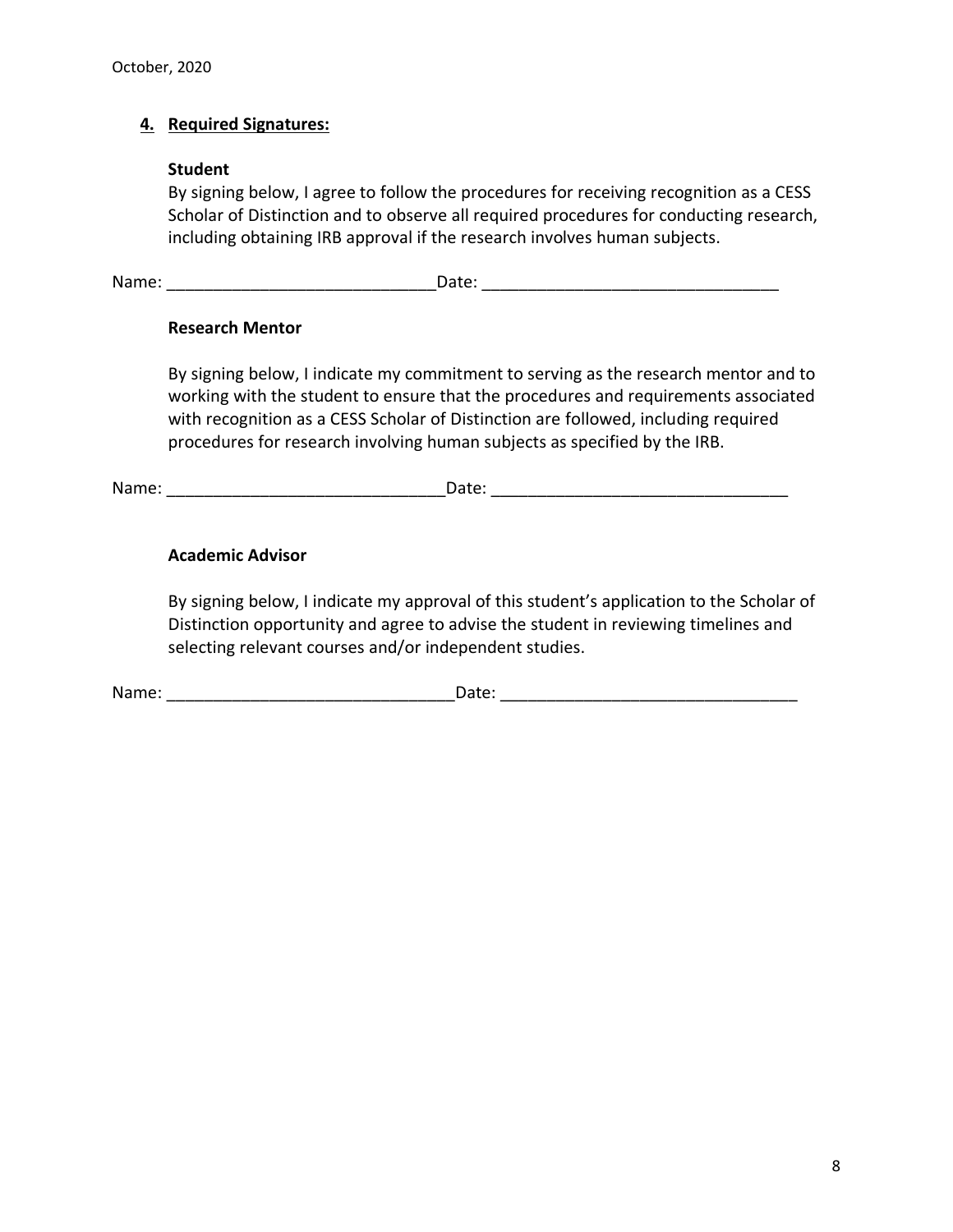**Appendix B Scholar of Distinction Research Plan and Timeline**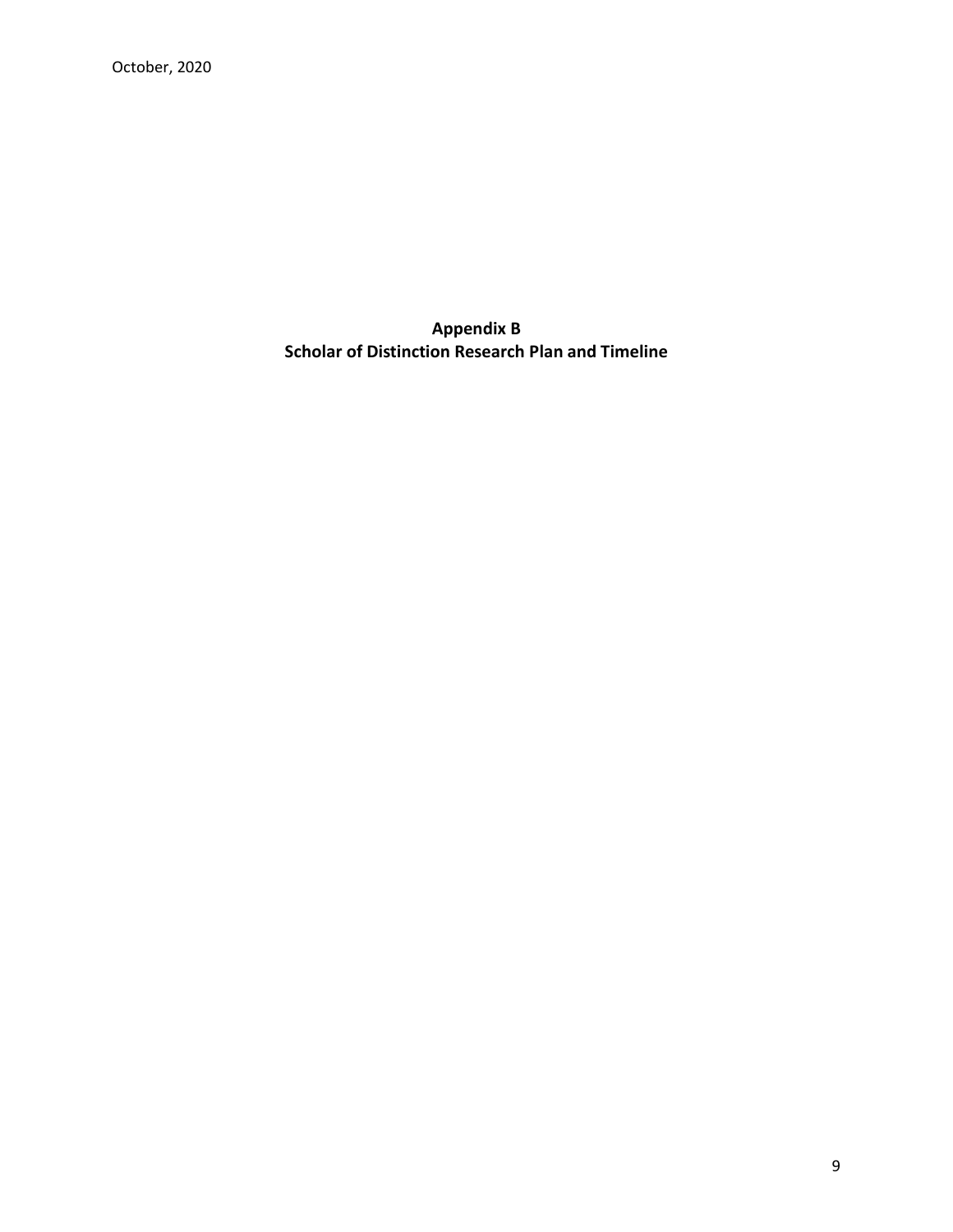#### **Research Plan and Timeline**

**Instructions:** This form is to be completed following approval of the student's application to pursue the CESS Scholar of Distinction opportunity. Students are advised to complete the form with their Research Mentor and to review relevant timelines with their Academic Advisor.

Date of completion: Student Name: Research Mentor: Academic Advisor:

- 1. Describe plan to satisfy the requirement for at least 6 credits of research-related courses or approved Independent Study. Identify how this requirement will be met and the semesters (including Summer, if appropriate) in which course work or Independent Study will be completed.
- 2. Timeline of key events

| Activity                     | Anticipated | Person(s) Responsible | <b>Notes</b> |
|------------------------------|-------------|-----------------------|--------------|
|                              | Date of     |                       |              |
|                              | Completion  |                       |              |
| Submission of Research       |             |                       |              |
| Proposal                     |             |                       |              |
| Submission to IRB (if        |             |                       |              |
| required)                    |             |                       |              |
| Addition to list of Key      |             |                       |              |
| Personnel (for participation |             |                       |              |
| in an existing research      |             |                       |              |
| project)                     |             |                       |              |
| Data Collection              |             |                       |              |
| Data Analysis                |             |                       |              |
| Draft of Final Project       |             |                       |              |
| Submission of Final Project  |             |                       |              |
| to SOD Committee             |             |                       |              |
| Oral Presentation to SOD     |             |                       |              |
| Committee (include           |             |                       |              |
| anticipated presentation     |             |                       |              |
| venue)                       |             |                       |              |
| Anticipated date of          |             |                       |              |
| graduation                   |             |                       |              |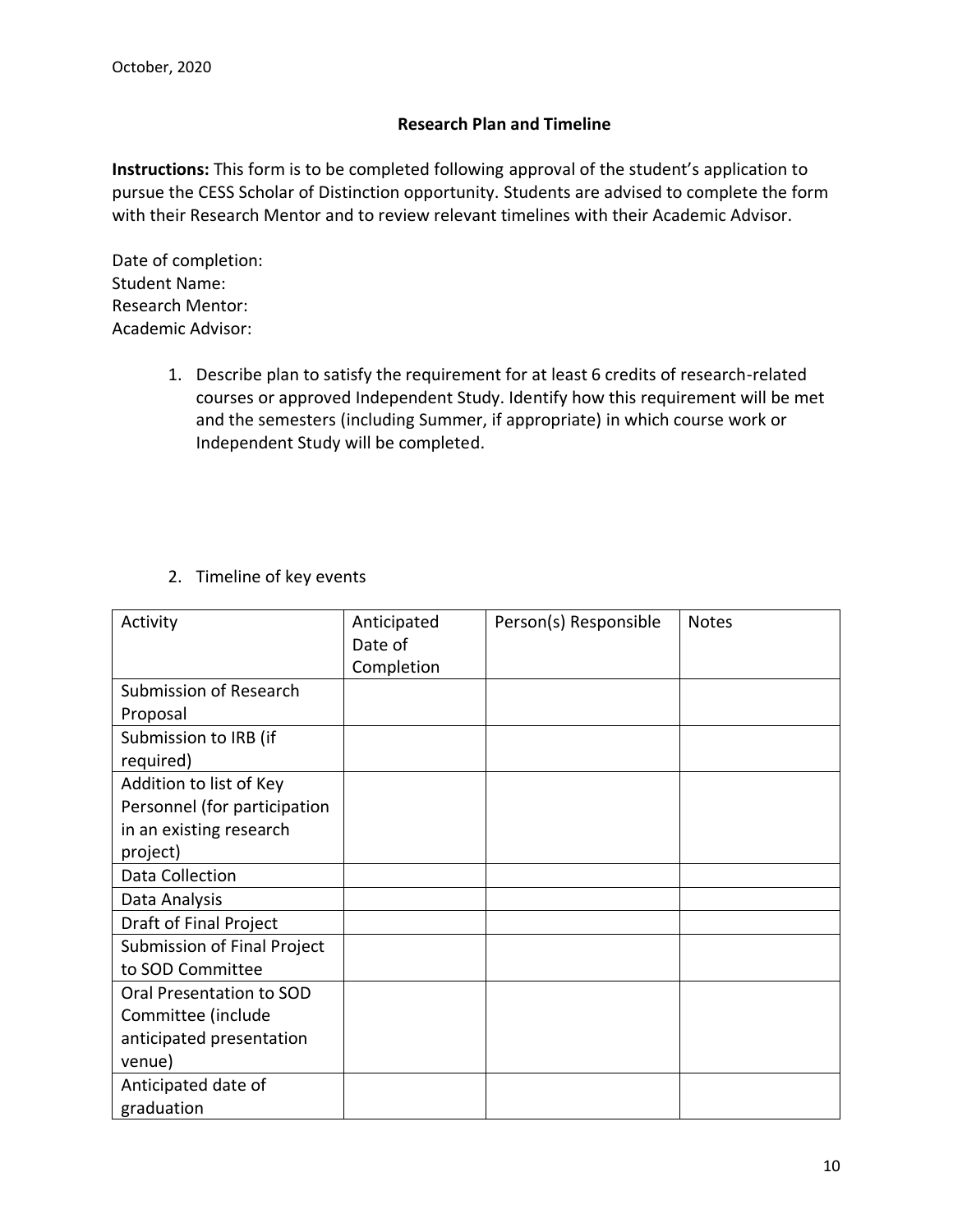October, 2020

**Appendix C Research Proposal**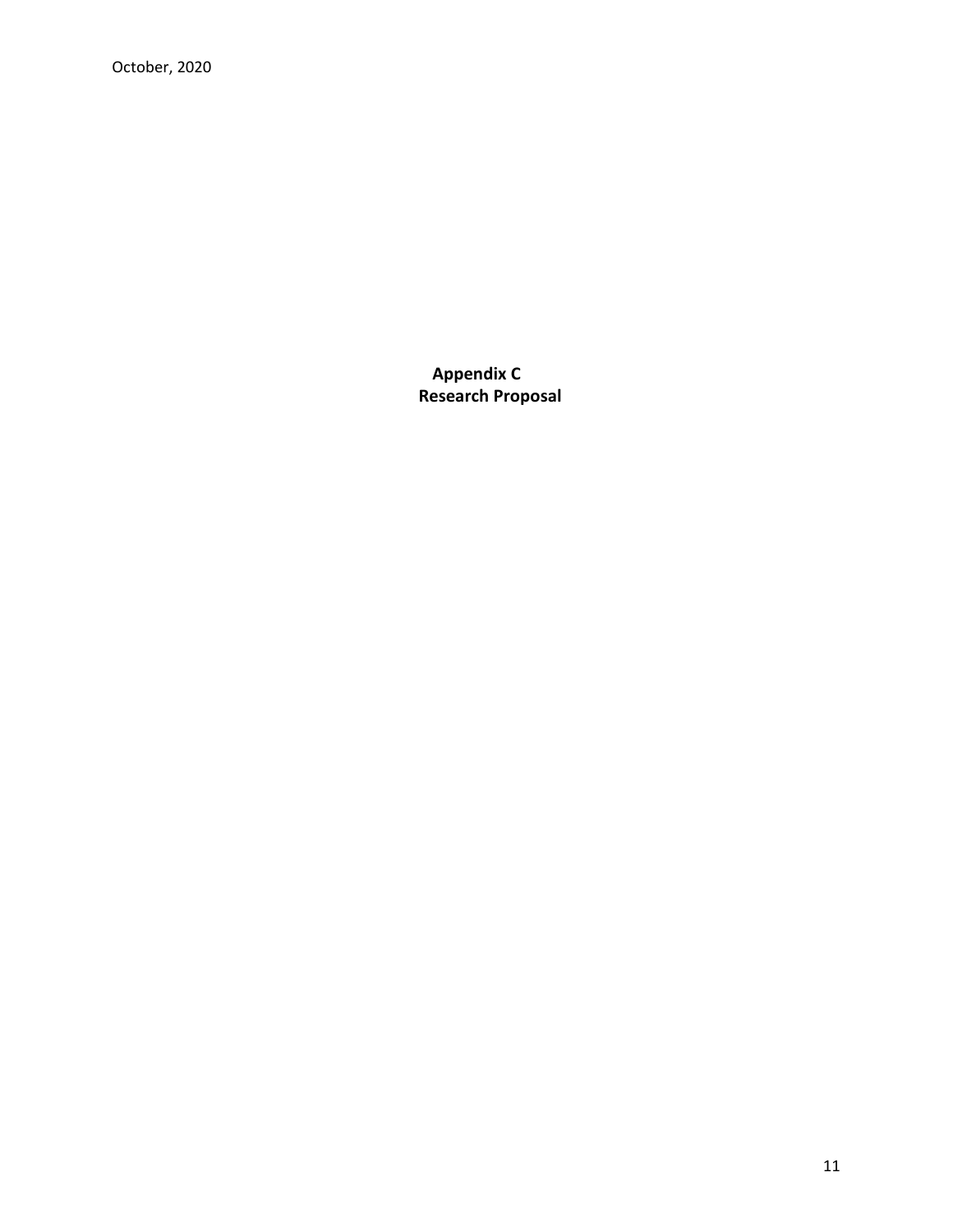# **Guidelines for CESS Scholar of Distinction Research Proposals**

**Proposal Guidelines.** The research proposal should be developed by the student with support and consultation from the research mentor. All projects must address and follow the research cycle and components described below. The final research project may be presented through multiple formats, including a traditional written thesis or an approved creative or applied project (e.g., development of a curriculum, artistic rendering of the research, etc.). Regardless of the anticipated form of the final project, all proposals must address Narrative components as outlined below, and provide responses to four questions about anticipated final format, nature of the oral presentation, indication as to whether the project will occur independently or in conjunction with others on a faculty-led research team, and IRB considerations. Students who plan to conduct research as part of a collaborative research team will need to indicate their level of engagement across the research/inquiry cycle. Students whose research involves interaction with human subjects will need to work with their research mentor to obtain approval by the Institutional Review Board. If the research is being conducted as part of an existing IRB-approved project, the student will need to verify that they have been added to the Key Personnel section of the approved protocol.

#### **Contents of the proposal**

The proposal must address the following three components:

- 1. Proposal Version: The proposal should indicate whether it is a new or revised submission.
- 2. Narrative: The following elements must be addressed in the narrative:
	- Title
	- Abstract (100 words or less)
	- Introduction and significance (Potential contributions of the research)
	- Research questions
	- Brief review of the literature (Annotated bibliography or brief review of  $8-10$ scholarly articles, with a focus on what is already known/not known about this topic and what you perceive to be in need of further study)
	- Proposed Design & Methods/Inquiry Practices (Description of your overarching research design, including proposed methods or practices proposed for inquiring into the phenomena of interest; and relevant research participants; data collection and analysis)
	- References (Include any references cited in the proposal and any important works that you expect to use during your research)
- 3. Additional Questions:
	- What is the proposed format for the final project?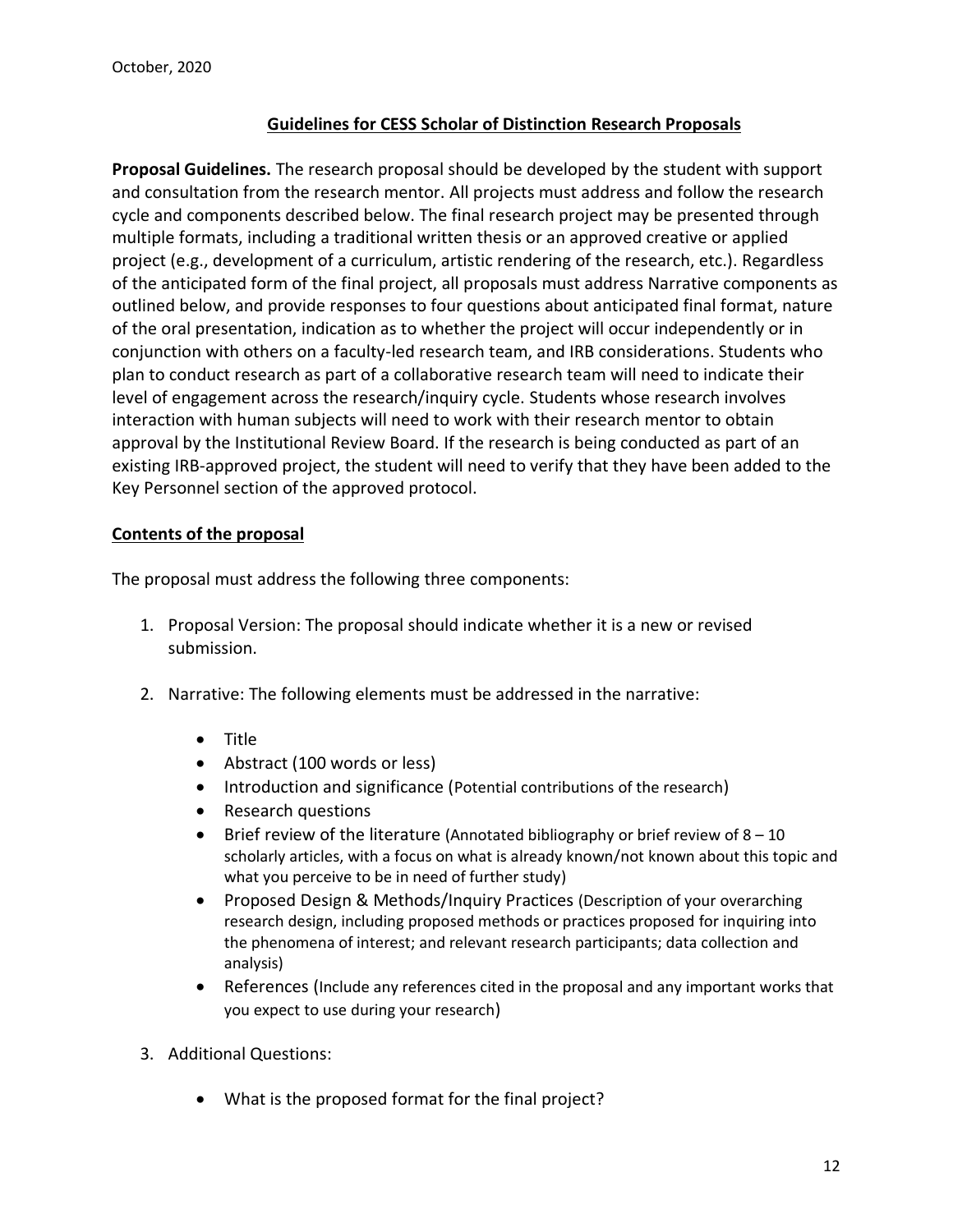- $\circ$  This might include a traditional written thesis, development of a curriculum, poster presentation, or creation of some other artifact reflecting your research questions and process. Regardless of the format you select, your final project must reflect the basic components of a research paper: Introduction and Significance, Review of the Literature, Methods, Findings, and Discussion. If you are choosing to present your work in a format other than a written thesis, your proposal must describe how you intend to convey these components in your final project.
- How do you plan to present your project to your Scholar of Distinction Committee? (e.g., oral defense or presentation at an approved research venue such as the UVM Student Research Conference, CESS Scholarship Symposium, or annual conference hosted by a professional academic organization, etc.).
- Will this research be conducted independently or in collaboration with others?
	- o If you will be conducting the research as part of a faculty-led research team, describe the nature of your contribution to the project and final product. You may choose to participate in all phases of the research or you may be part of the team but pursue a smaller question within the overall project. You and the faculty lead will want to discuss ahead of time the nature of your contribution to the project to be sure that it rises to the level of a "significant contribution" required for the Scholar of Distinction designation.
- Does this research involve human subjects? If so, describe plans for obtaining IRB approval or being added as Key Personnel to an existing project.

#### **Formatting the proposal**

Please create your proposal in a Microsoft Word readable document or an Acrobat PDF (.pdf). following APA guidelines (8<sup>th</sup> edition). Your proposal should not exceed eight double-spaced pages (including any tables and figures but excluding references).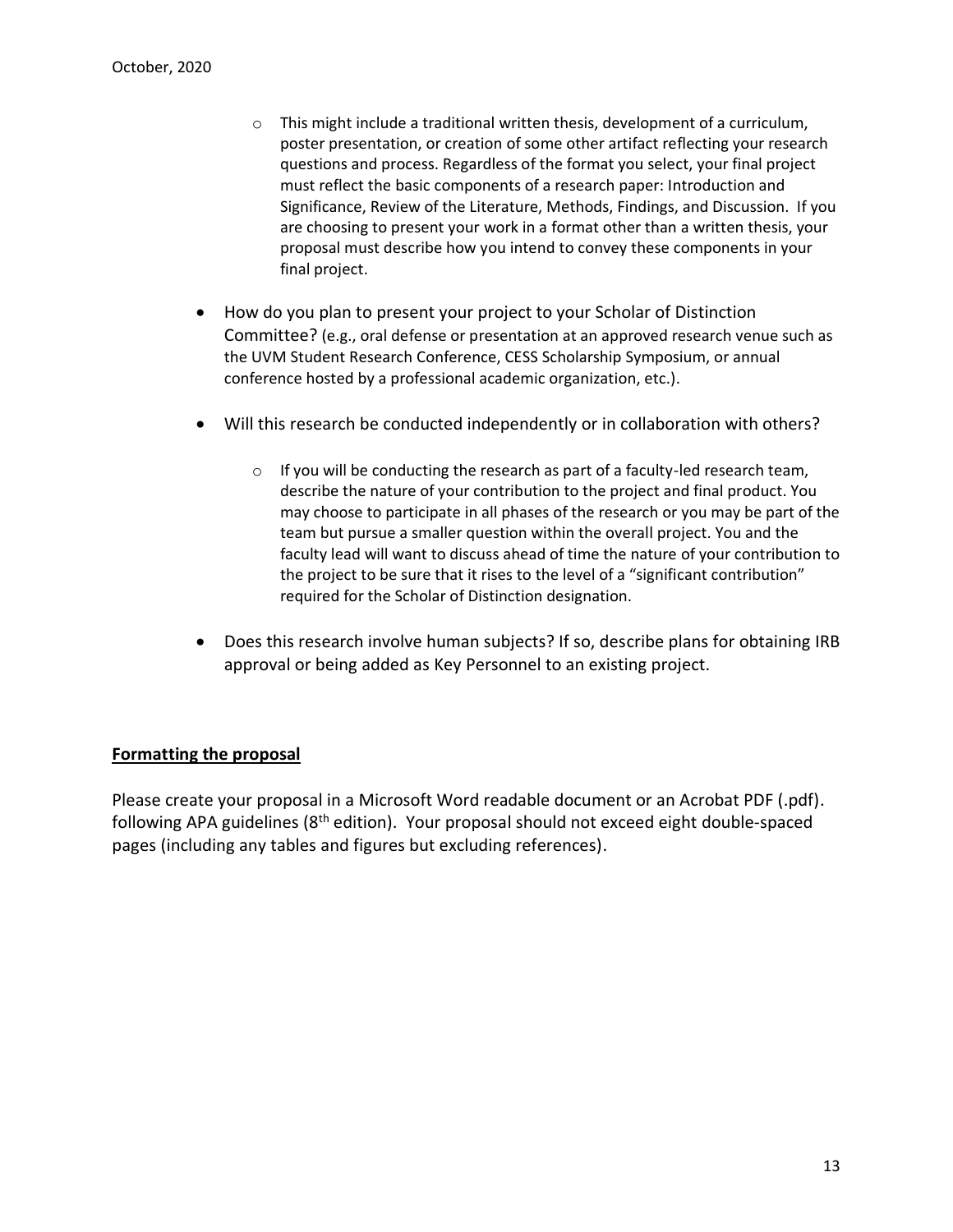# **Research Proposal Approval Process**

#### **Evaluation Criteria**

The Scholar of Distinction Committee will review your proposal and will approve it or ask for revisions based upon the following criteria:

- Is the proposal written clearly and concisely?
- Are research/inquiry questions clear and appropriate given the scope of the work?
- Does the proposal make a clear case for the significance of the work and the potential contributions to the literature, at a level appropriate for undergraduate study?
- Do the proposed research methods or inquiry practices appear appropriate given the research questions?
- Does the proposal cite relevant works in the reference section and relate that work to the proposed project?
- Is the quality of writing (including adherence to APA conventions) indicative of the student's ability to conduct independent research or participate in collaborative research and write about it in a meaningful and coherent way?
- Does the description of the final project indicate how research components will be described?
- Does the proposed oral presentation format seem feasible and appropriate to the project?
- If the student is a member of a faculty-led research team, are substantive individual expectations and contributions clearly described?

#### **Revisions**

In the case that a student is asked to revise the proposal, explicit recommendations for revision will be provided to the student by the Scholar of Distinction Committee. Revised proposals must be sent to the Committee within 3 weeks following receipt of feedback and must be accompanied by a letter stating how feedback was addressed in the revised proposal.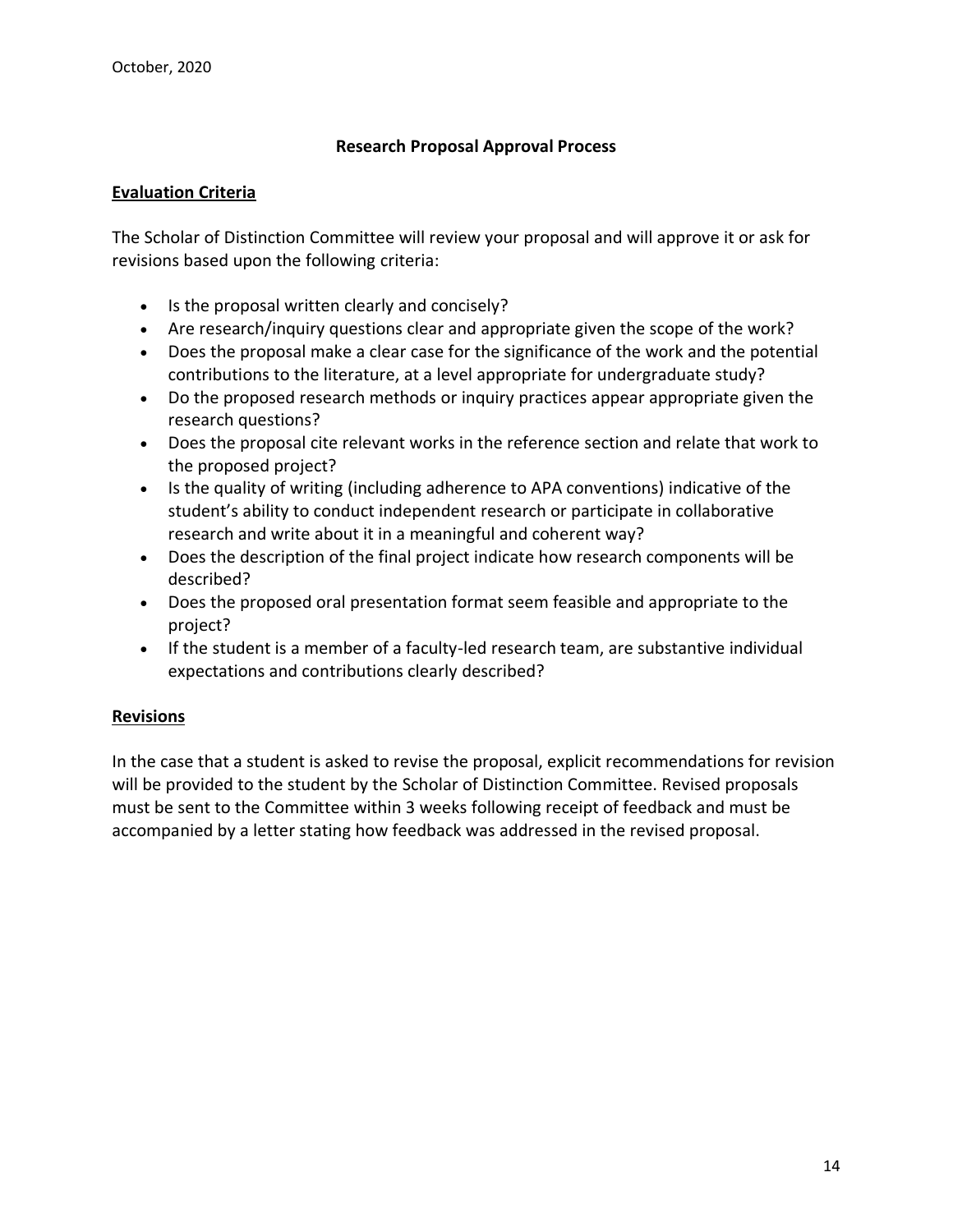October, 2020

**Appendix D Guidelines for Final Project**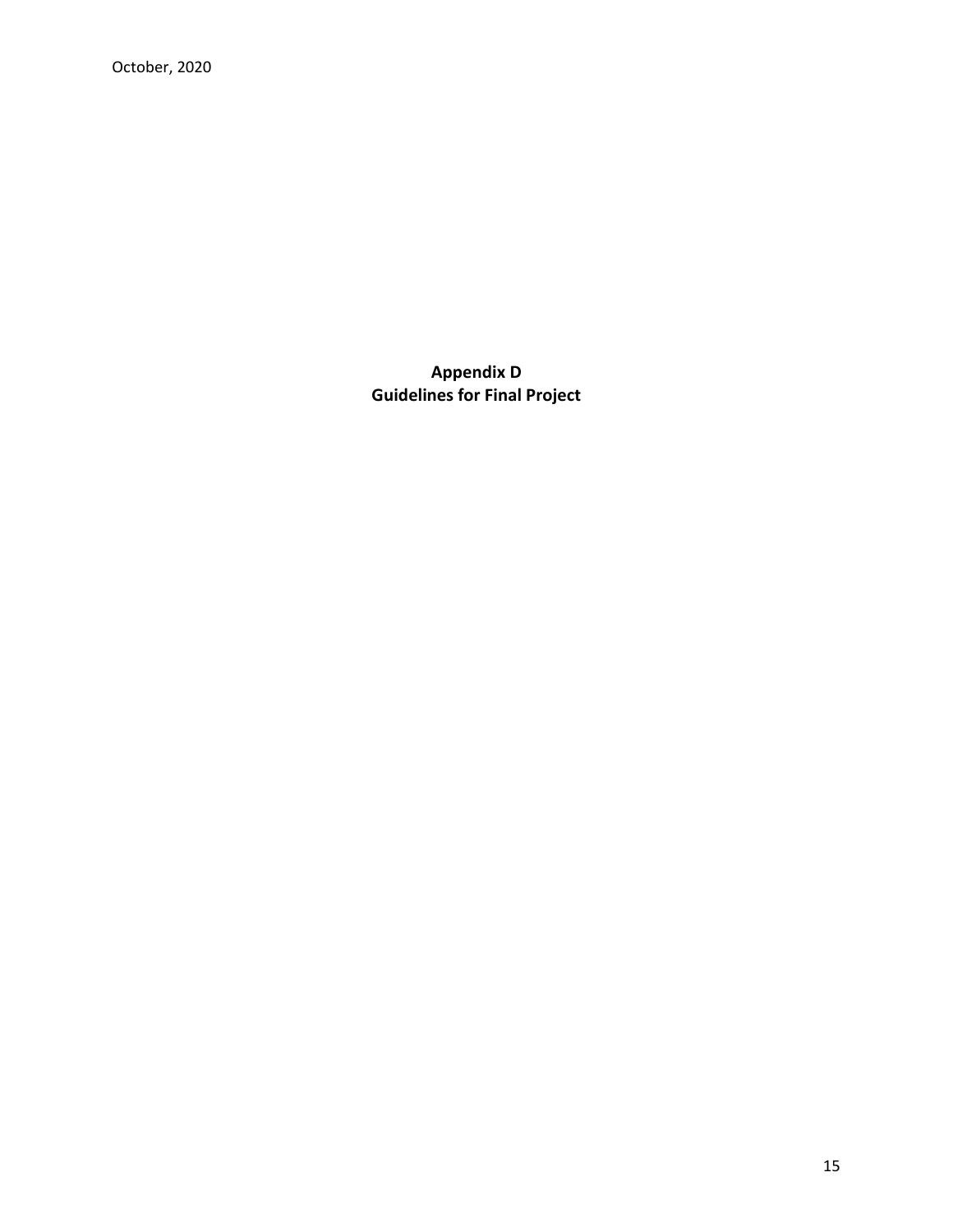# **Guidelines for Final Project**

The guidelines that follow are intended to serve as a framework for the final project. Regardless of the format of the final project (written thesis or other approved format), the final project must reflect the basic components of a research project:

- Title
- Abstract (100 words or less)
- Introduction and significance
- Research questions
- Review of the literature
- Methods (Description of your overarching research design, including proposed methods or practices proposed for inquiring into the phenomena of interest; and, as relevant, research participants, data collection and analysis procedures)
- Findings
- Conclusions and discussion
- References
- For research conducted in conjunction with a faculty-led team: Statement of substantive individual contribution to the project

If the final project takes the form of a written thesis, these components will likely be presented in chapters or sections as noted above. If the final project reflects a different format (curriculum, creative project, poster, or artifact), students are not expected to produce a lengthy paper. Instead, the project needs to reflect these components in a different fashion or include shorter written pieces that address required components. If the research is conducted through a faculty-led team and the final product does not address each of the components listed above, supplemental materials must be provided in a format agreed upon by the student and research mentor. The student and research mentor will need to discuss the approach to be used in ensuring that the final project reflects these components.

# **Chapters/Sections for Written Theses**

For a traditional written thesis, the body of the document will consist of several sections or chapters. The number of chapters and their titles may vary by discipline and topic. Most theses take the form of five chapters/sections listed below:

- Chapter1: Introduction and Significance
	- $\circ$  In Chapter 1, you will offer a brief introduction to and background on your topic, a statement of the problem or issue to be addressed, and the significance of the issue. This sets the context for your study and provides readers with a sense of what is to follow. This section concludes with a statement of one or more research questions that will guide your work. Key words and/or definitions may be included in this chapter. This chapter is generally 2 - 4 pages in length.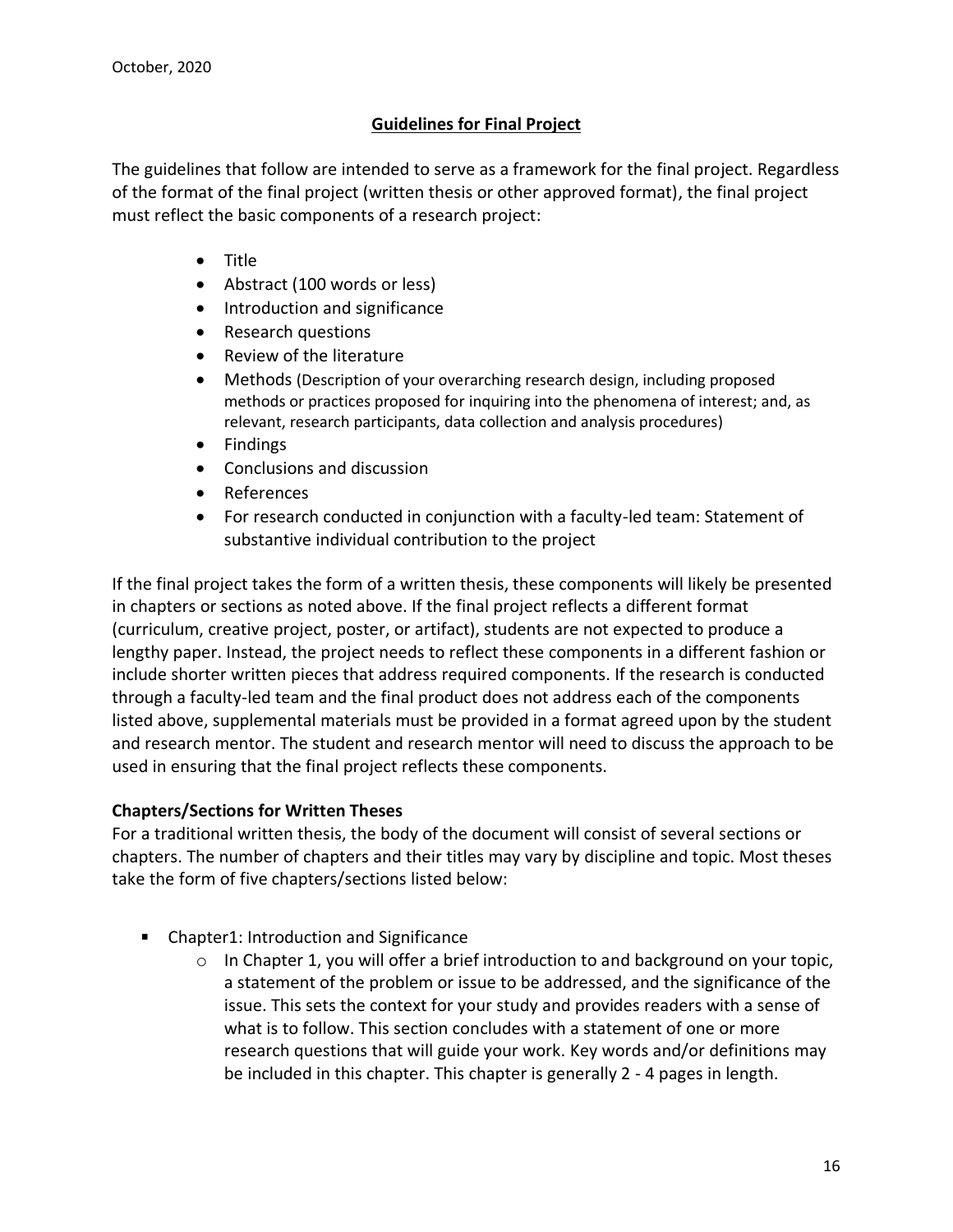- Chapter 2: Literature review
	- $\circ$  Chapter 2 provides an overview of the research literature on your topic. It offers a recent and relevant research synthesis that progresses logically and intentionally from a broad overview of the topic to a more specific focus on the research question being proposed. The length of Chapter 2 varies but typically ranges between 8 – 10 pages. Your research mentor will guide you in determining the depth and length of your literature review.
- Chapter 3: Methods
	- $\circ$  Chapter 3 includes details of your research methods and identity as a researcher. The chapter should begin with a description of and rationale for your selected approach to the research (e.g., qualitative case study, survey, action research, arts-based research, participatory action research, etc.) as well as a description of your research practices, possible participants and data collection and analysis procedures. This section describes the practices and procedures used to ensure the trustworthiness and validity of the study. The latter may include a discussion of your identity and subjectivity as a researcher. Each of these sections are detailed within separate headings. The general length of this chapter varies; 8-10 pages is typical.
- Chapter 4: Findings/Results/Emerging Themes
	- o The results of your analyses are presented in Chapter 4. The presentation of results will vary based upon your selected research methods, but the emphasis is on describing findings and emerging themes rather than on discussing or interpreting them through your personal lens. Page lengths may vary; however, 8 – 10 pages for this section is typical.
- **EXECUTE:** Chapter 5: Discussion and Conclusion
	- o The last chapter of your thesis focuses on 1) addressing your research question(s) based upon your findings; and 2) discussing your findings in light of the current research, and 3) explaining how your findings maybe confirming, providing alternative explanations, or extending the existing literature. This section also describes potential implications for practice or policy and recommendations for future study on the topic. The limitations of your research are also addressed in the final section. It is expected that the Discussion and Conclusion section will be  $5 - 7$  pages long.

#### **References**

Provide a full list of references at the end of the paper. References must align with APA guidelines, unless your research mentor has approved another format.

# **Appendices**

If necessary, appendices (e.g., interview or survey questions, tables not included in the body of the work) should follow the reference list. This material may all be included in one appendix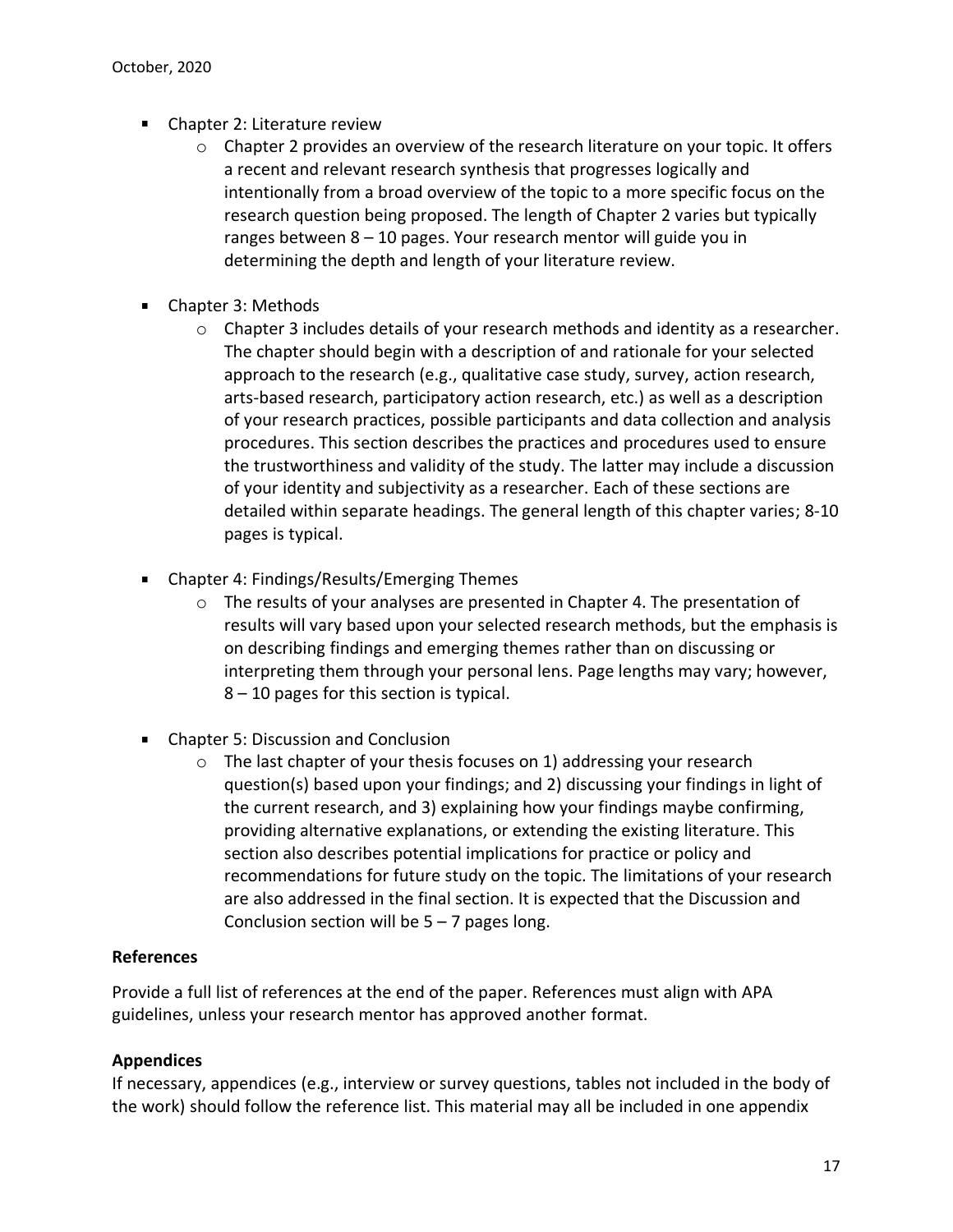(listed in the table of contents as simply Appendix) or may be organized and divided into two or more labeled appendices.

# **Defense of the work:**

- 1. Schedule an oral presentation of your work that conforms to one of the following formats:
	- Oral defense to your Scholar of Distinction Committee, which must be held on or before the Friday of the last week of classes of the semester. You will need to locate a day, time, and location that is amenable to you and your committee members.
	- Present your work at the annual UVM Student Research Conference held in the Spring semester. This presentation requires submission and acceptance of your project through the appropriate channels, as well as a commitment from your Scholar of Distinction Committee members to attend the conference during the time you are presenting.
	- Present your work at the annual CESS Scholarship and Innovation Symposium held during the week following the end of the Spring semester. This presentation requires submission and acceptance of your project by the CESS Research Council, as well as a commitment from your Scholarship of Distinction Committee members to attend the symposium during the time you are presenting.
- 2. Submit one copy of your final project to your Scholar of Distinction Committee at least one week prior to the date of the scheduled defense.
- 3. During the presentation:
	- a. You will be asked to explain your project and answer a series of questions about it.
	- b. After the questioning ends, you will be excused while your committee decides whether the final project and oral defense are of a quality sufficient for earning recognition as a CESS Scholar of Distinction. If the designation is approved, this will be noted on the Evaluation form and your research mentor will communicate the information to the Chair of your home department, the CESS Office of Student Services, and the Registrar's Office.
	- c. The Scholarship of Distinction committee may recommend revisions to your final project. These should generally be completed within a week following the defense. You may be asked to submit a copy of the revised project to one or more members of your committee.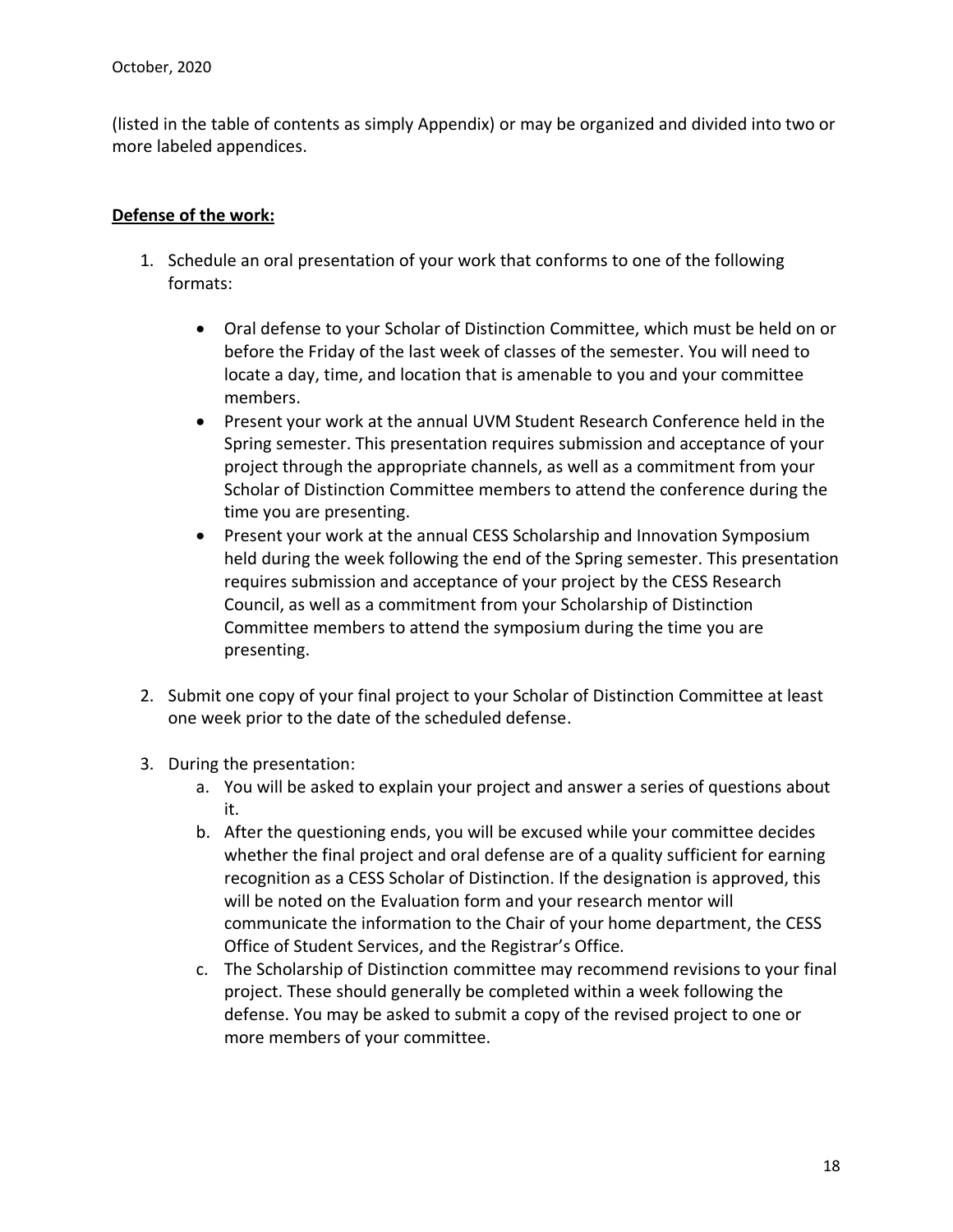**Appendix E**

**Evaluation of CESS Scholar of Distinction Oral Defense**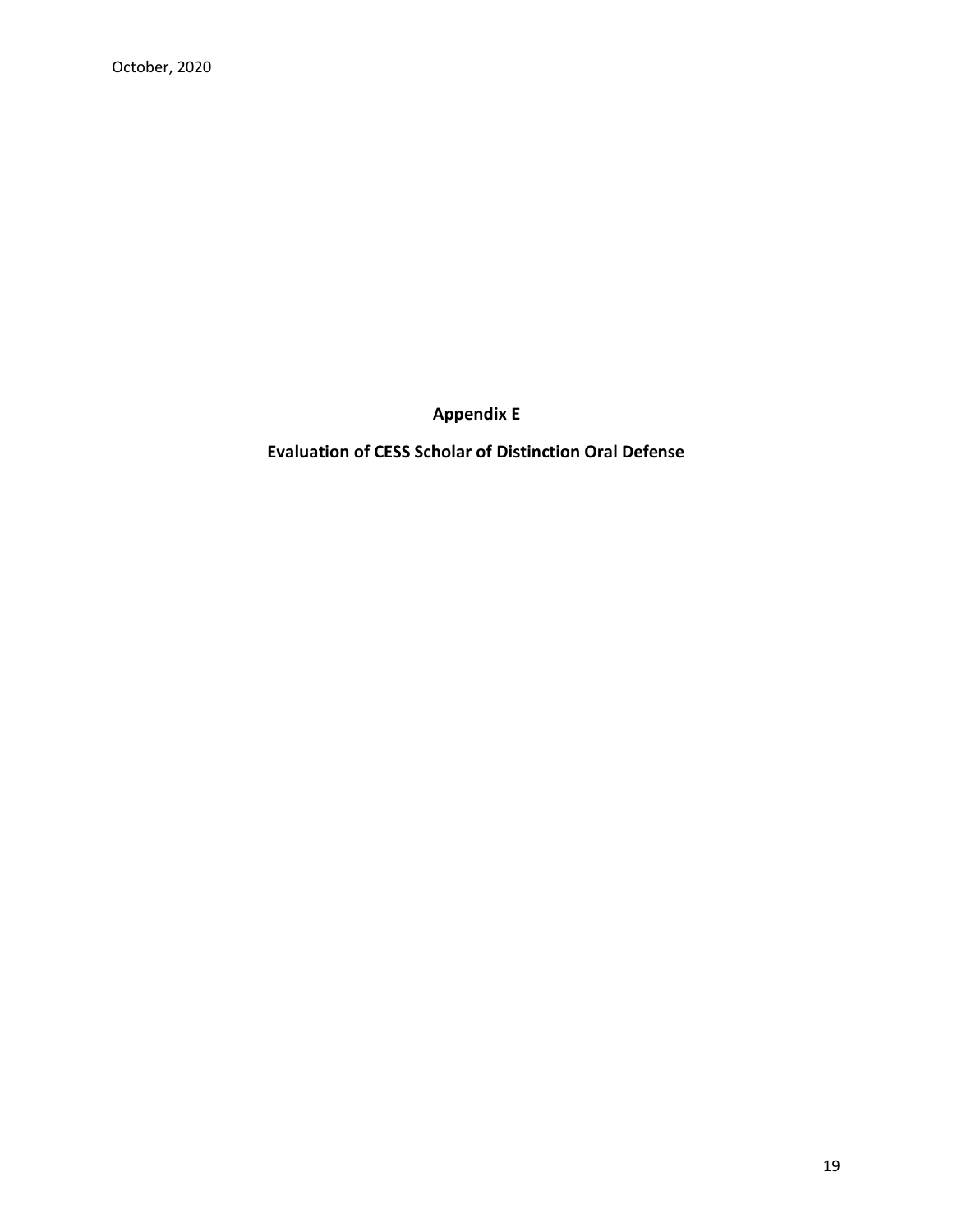# **Evaluation of CESS Scholar of Distinction Oral Defense**

Sections A-C should be completed by the research mentor and submitted to the CESS Dean's Office and Office of Student Services by the last day of classes in the semester that the student intends to graduate. If recommended for the designation, the Office of Student Services will forward the student's name to the Registrar.

#### **A. Information**

Student's Name: <u>and the student</u>'s Name:

Department in which research was performed:

Title: **The Community of the Community of the Community of the Community of the Community of the Community of the Community of the Community of the Community of the Community of the Community of the Community of the Commun** 

Scholar of Distinction Committee:  $\blacksquare$ 

Research Mentor:

| <b>Additional Faculty Member:</b> |  |
|-----------------------------------|--|
|                                   |  |

Date of Defense:

#### **B. Qualification for CESS Scholar of Distinction**

The decision of the Scholar of Distinction Committee is that this student: (check one)

- o Passed the defense at Scholar of Distinction level
- $\circ$  Passed the defense at the course or Independent Study level (i.e., receives a passing grade for the Independent Study or other associated course, but does not receive recognition as CESS Scholar of Distinction)
- o Failed

#### **C. Grade and Signatures**

The grade (A-F scale) submitted for this work is: